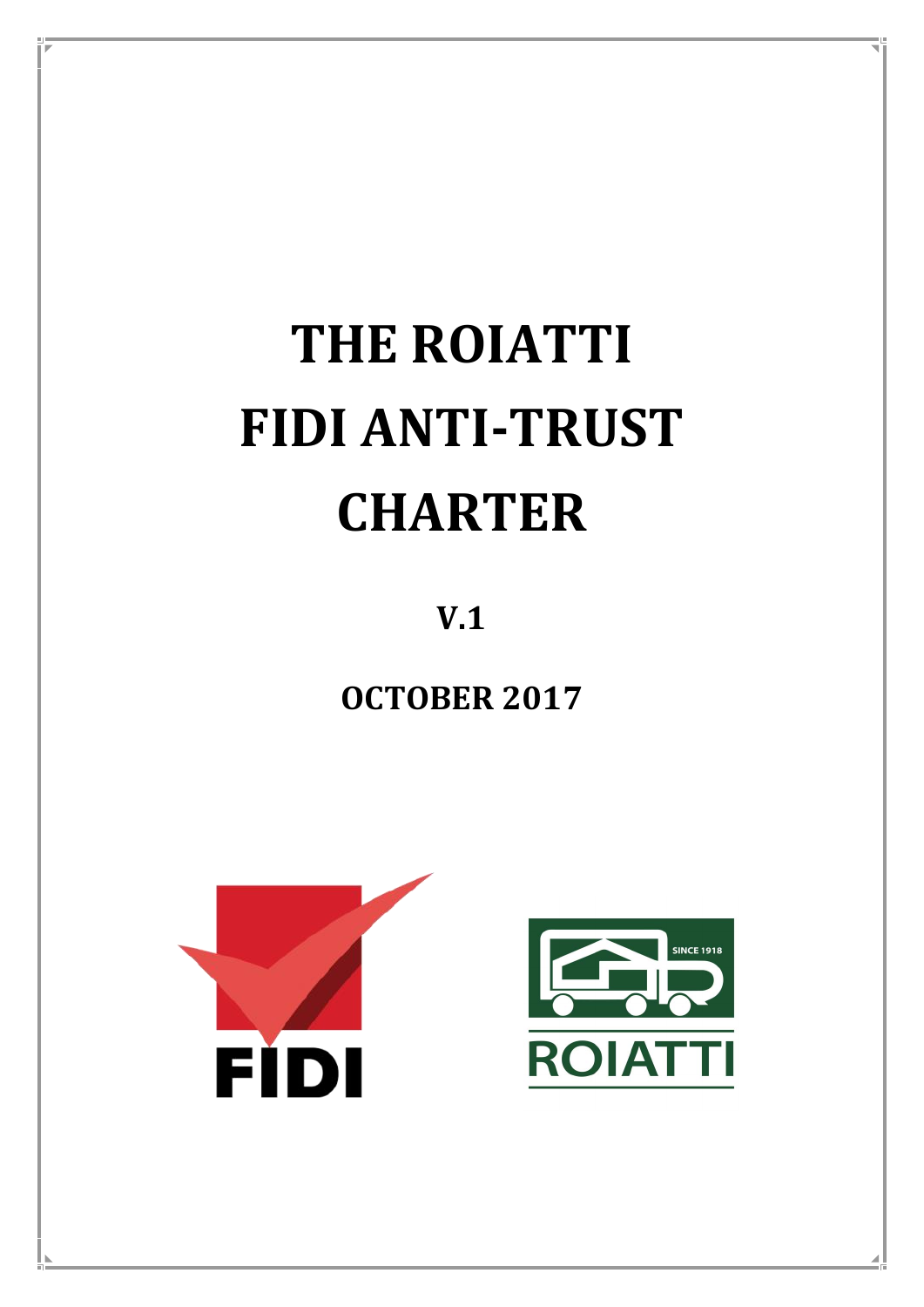# **Leading the Fight Against Cartels**

*ROIATTI, alongside with FIDI, supports the adoption of Anti-Trust compliance programs by its Affiliates. In this connection, FIDI and ROIATTI are determined to support the fight against cartels, which restrict competition among suppliers to the detriment of customers.* 

## **Background**

Membership in FIDI is highly valued by ROIATTI and all its Affiliates, and to ensure that value continues, all FIDI Affiliates pledge to abide by the highest ethical standards and to free and fair competition.

The Anti-Trust Charter is a declaration of commitment. It will strengthen the FIDI organisation, the FAIM programme, and all Affiliates by making it clear what distinguishes FIDI Affiliates from non-FIDI companies.

ROIATTI and all FIDI Affiliates agree to sign and be guided by the provisions of the Anti-Trust Charter. The Anti-Trust Charter covers our employees (whether permanent, fixed-term or temporary) and any associated third parties providing services to or on behalf of the FIDI Affiliates and ROIATTI.

The Anti-Trust Charter will be integrated into FAIM. The procedural and audit requirements will form part of the FAIM Implementation Manual and the Pre-Audit assessment.

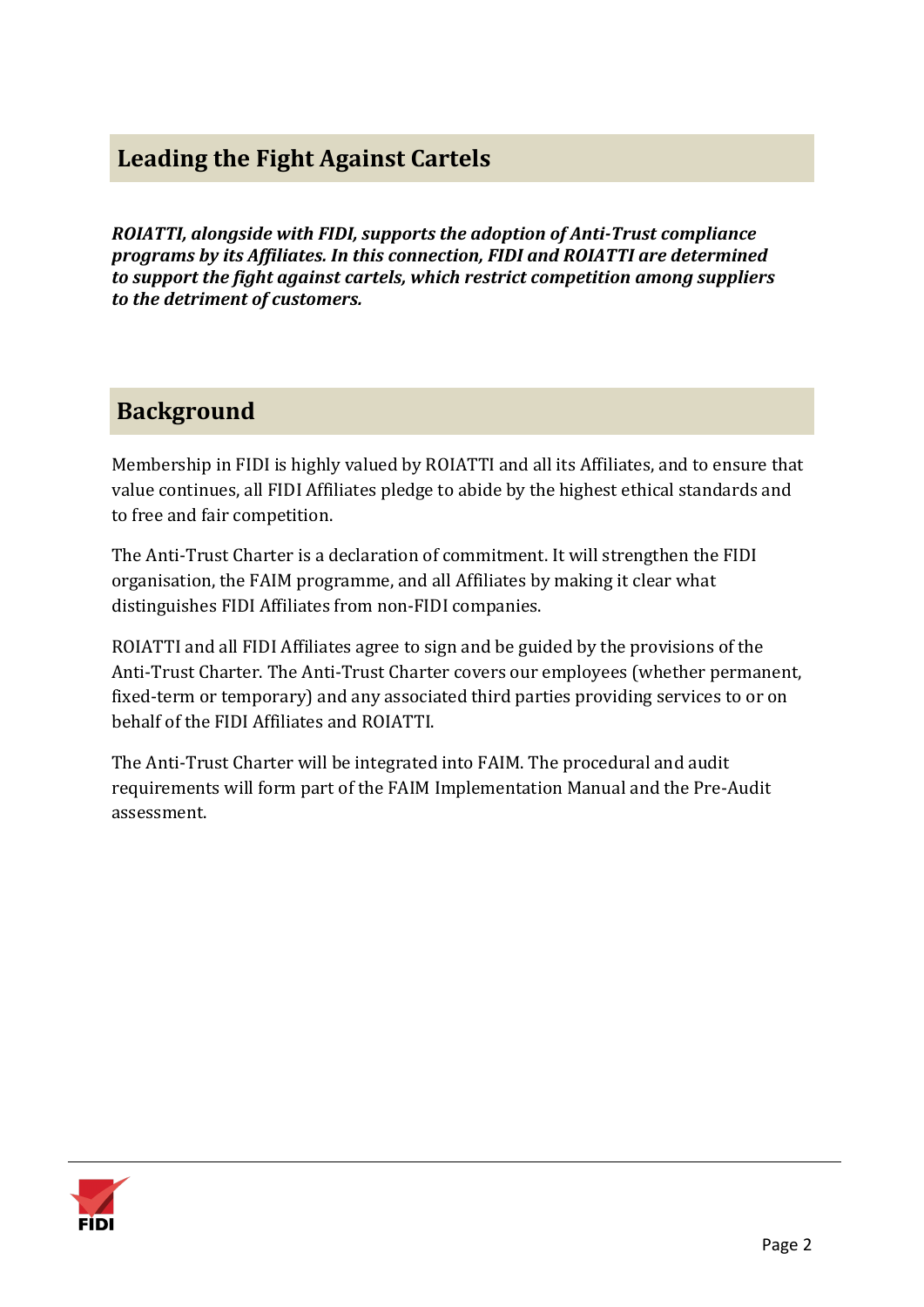# **What Is a Cartel?**

A cartel is an agreement, concerted practice or conspiracy among competitors to fix prices, submit collusive tenders, divide or share markets and, more generally, restrict competition.

A cartel is regarded as the most egregious violation of Anti-Trust laws in most jurisdictions, which may lead to the imposition of significant fines as well as, in certain jurisdictions, criminal penalties.

# **ROIATTI and FIDI Will Not Tolerate Cartel Conduct**

ROIATTI and FIDI respect the Anti-Trust laws and regulations in the countries in which they operate and require that all Affiliates do the same. Involvement in a cartel is unacceptable. It is against ROIATTI and FIDI's core values of competing freely and fairly, based on the added value of its products and services.

The laws and regulations that sanction cartel conduct are in place in most jurisdictions. These laws and regulations are designed to promote free and fair competition and to protect consumers. Anti-Trust compliance programs are e to detect and prevent cartels.

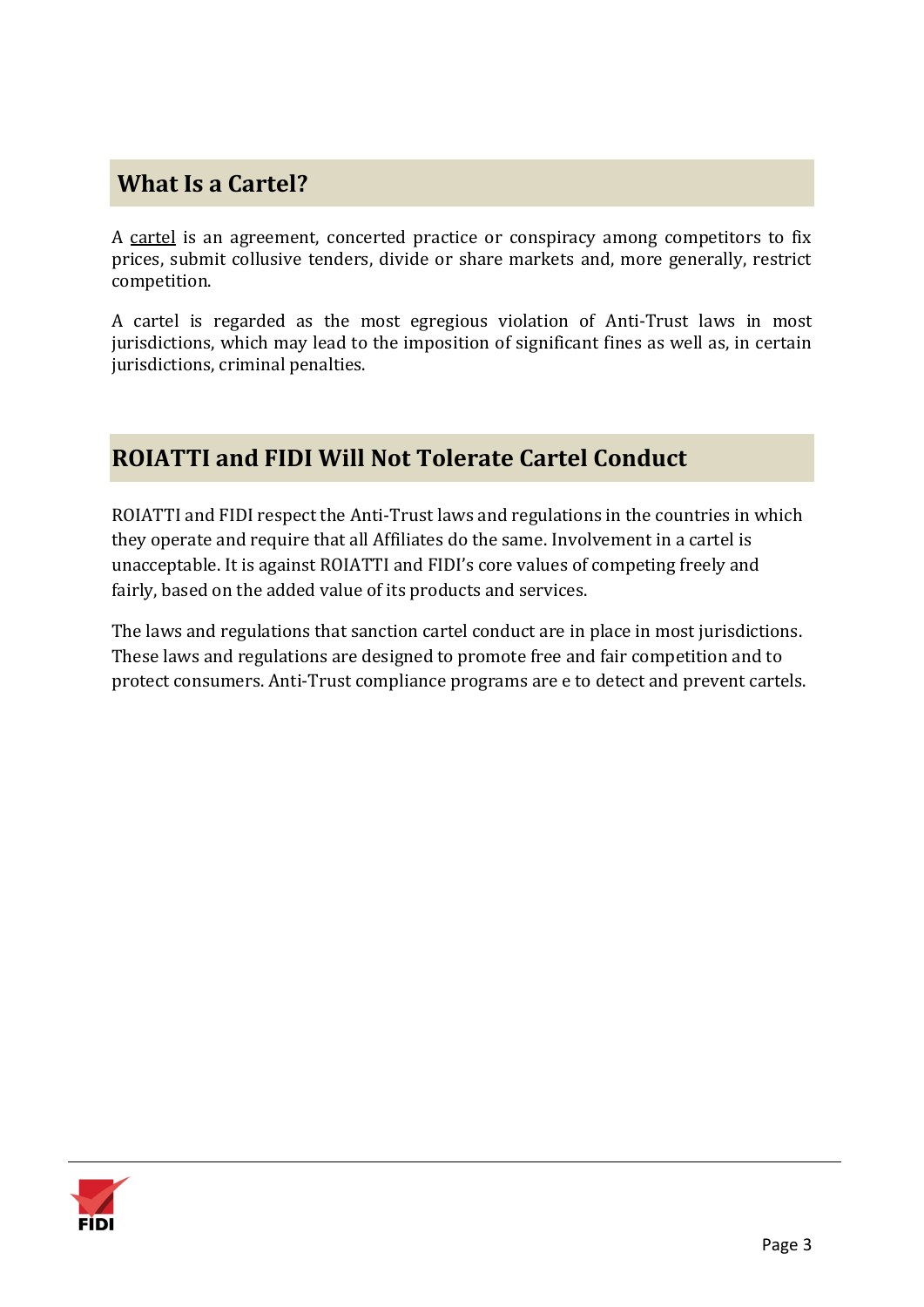## **Charter Statement**

#### **Undertaking by ROIATTI and all FIDI Affiliates with immediate effect**

ROIATTI and all FIDI Affiliates commit to legal and ethical behaviour, and to refrain from engaging in any business that will harm the interests of FIDI, Roiatti, other affiliates, clients, or the industry. Roiatti, FIDI and its Affiliates will take steps to ensure they are fully informed of applicable Anti-Trust laws and regulations in connection with cartel conduct and other Anti-Trust violations, and will monitor their employees and business partners to ensure full and continual compliance.

#### **Legal compliance**

ROIATTI and FIDI Affiliates will ensure that they are aware of all applicable laws and regulations covering anticompetitive practices in all the jurisdictions in which they operate, and that they will obey and uphold those laws and regulations.

ROIATTI and FIDI affiliated companies will ensure that they are aware of, and are complying with, applicable laws and regulations in connection with cartels.

#### **Ethical behaviour**

As a demonstration of our commitment, ROIATTI, FIDI and its Affiliates pledge to take a zero-tolerance approach to cartel conduct. At all times, ROIATTI, FIDI and its Affiliates will act professionally, fairly and with the utmost integrity in all business dealings and relationships. This will apply wherever they operate.

#### **Commitment to the values of FIDI**

This Charter will be formally integrated into the FAIM quality standard.

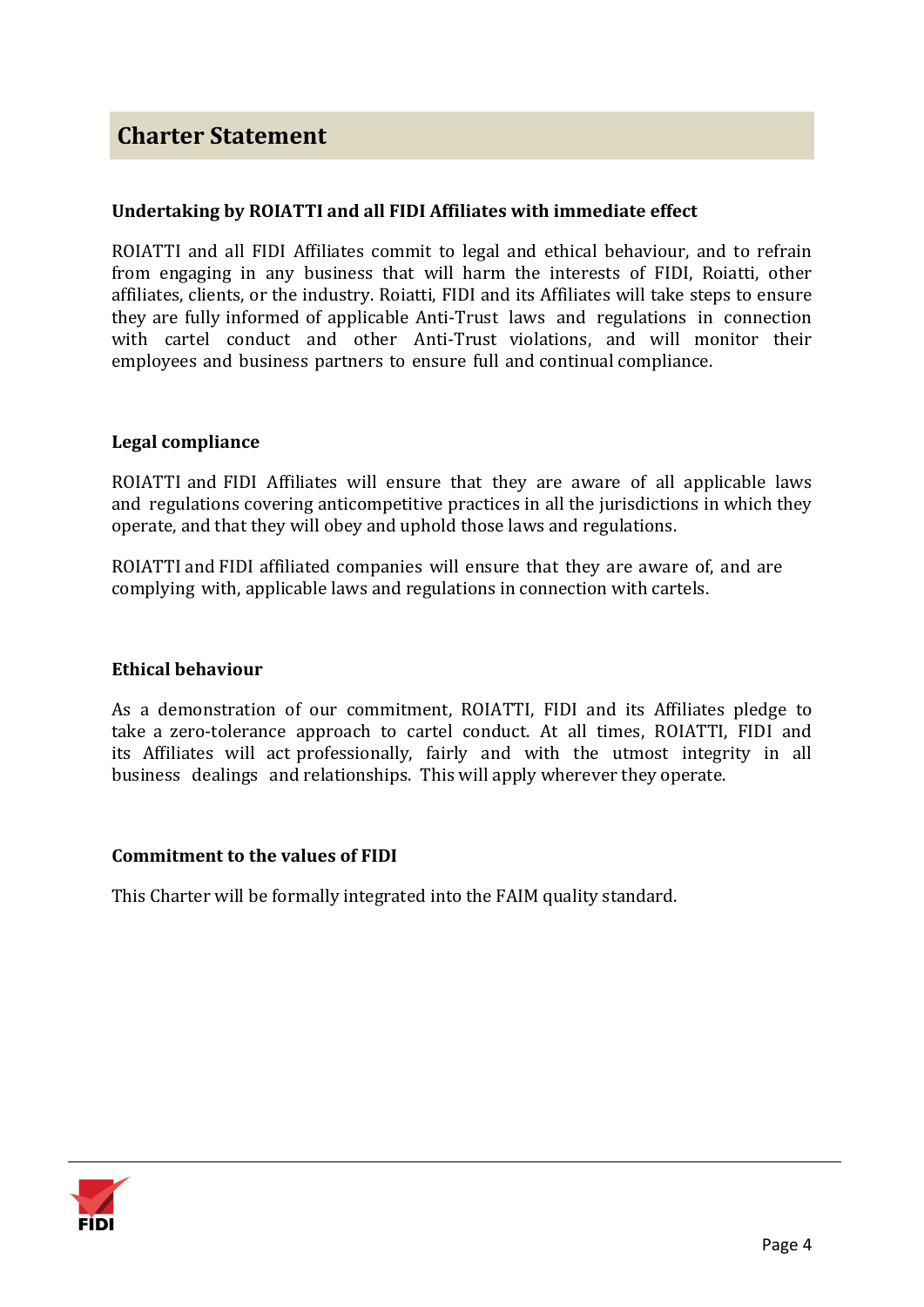# **Code of Conduct**

By agreeing and committing to this Charter, ROIATTI and each FIDI Affiliate undertakes to:

- 1. Never make direct or indirect (via third parties including agents, suppliers or customers) contact with an actual or potential competitor or other third party, the object of which is to engage in cartel behaviour.
- 2. Never propose or reach an agreement, whether directly or indirectly, formally or informally, with actual or potential competitors, regarding any sensitive competition-related issues, including:
	- Fixing prices
	- Dividing or sharing markets, customers or territories
	- Rigging a competitive bidding process
- 3. Report any indication or initiative of improper anticompetitive business conduct by an actual or potential competitor in accordance to your internal reporting procedure, including but not limited to, reporting to your legal department and/or to the relevant Anti-Trust authorities.
- 4. Not to participate in a meeting of a trade association in which sensitive competition-related issues are discussed. If such subjects are raised during a meeting, employees of FIDI Affiliates must immediately ask for the discussion to end. If not, they must leave the meeting and ask for that to be noted in the minutes of the meeting.
- 5. Ensure that all internal and external correspondence, including e-mails and texts, and documents, discussions and public statements do not contain any statements that might be misinterpreted by third parties or Anti-Trust authorities and courts in the context of a potential Anti-Trust investigation.
- 6. Maintain independent judgment in pricing or selling of any products and/or services.
- 7. Limit any information discussed during commercial negotiations, with or disclosed to competitors or other third parties, to that which is strictly necessary for completing or assessing the transaction.